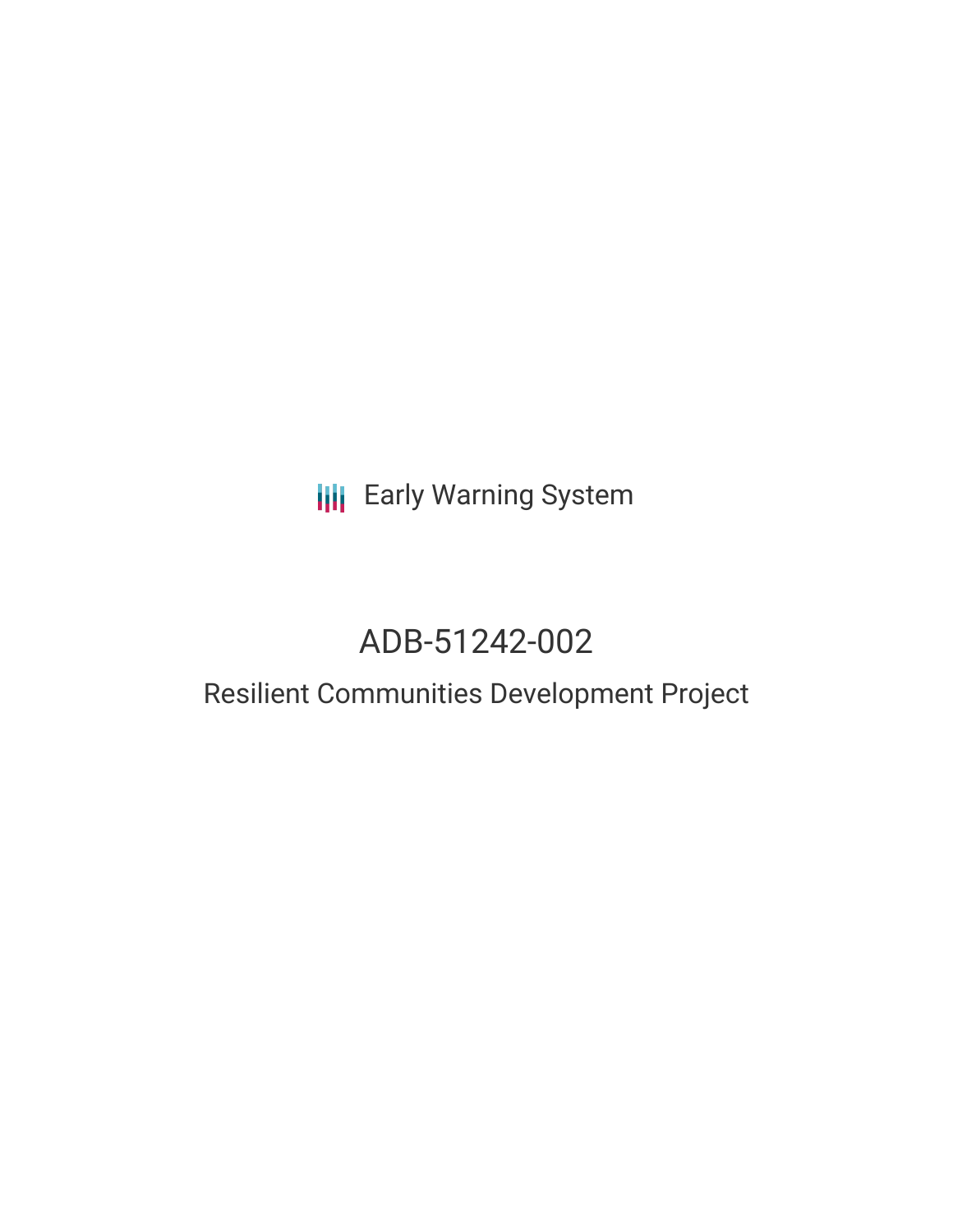

#### **Quick Facts**

| <b>Countries</b>               | Myanmar                                           |
|--------------------------------|---------------------------------------------------|
| <b>Financial Institutions</b>  | Asian Development Bank (ADB)                      |
| <b>Status</b>                  | Proposed                                          |
| <b>Bank Risk Rating</b>        | B                                                 |
| <b>Borrower</b>                | <b>Myanmar Government</b>                         |
| <b>Sectors</b>                 | Agriculture and Forestry, Climate and Environment |
| Investment Type(s)             | Grant, Loan                                       |
| <b>Investment Amount (USD)</b> | \$201.00 million                                  |
| <b>Loan Amount (USD)</b>       | \$184.20 million                                  |
| <b>Grant Amount (USD)</b>      | $$16.80$ million                                  |
| <b>Project Cost (USD)</b>      | \$201.00 million                                  |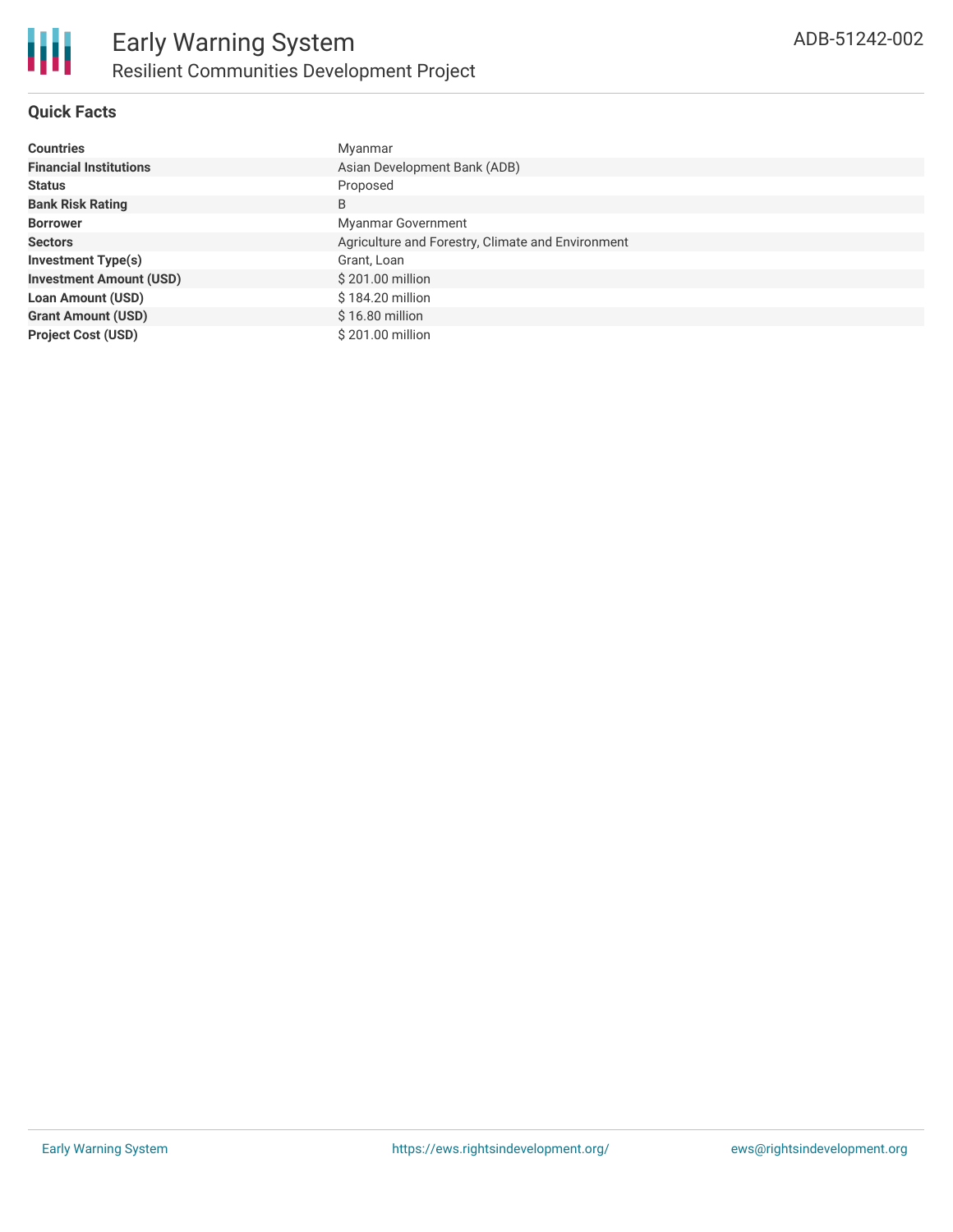

#### **Project Description**

The project seeks to improve the living conditions and resilience of selected communities, by:

- 1/ Develop climate-resilient community infrastructure
- 2/ Develop resilient livelihood activities for women and poor in project areas, and
- 3/ Strengthen the institutional and organizational capacity of communities and local governments.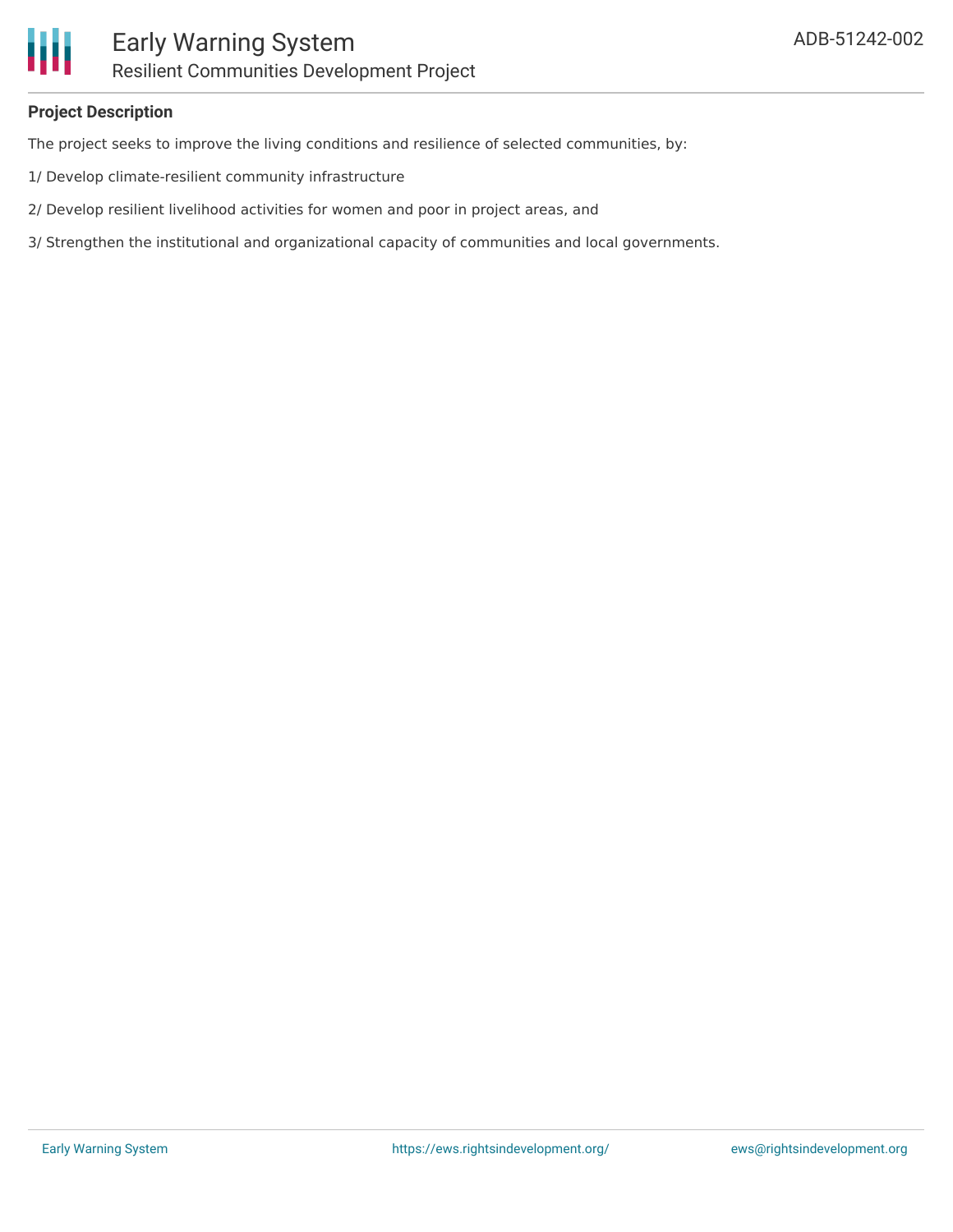

#### **Investment Description**

Asian Development Bank (ADB)

Grant: Disaster Resilient Community Driven Development Project US\$ 16.80 million

Loan: Disaster Resilient Community Driven Development Project US\$ 184.20 million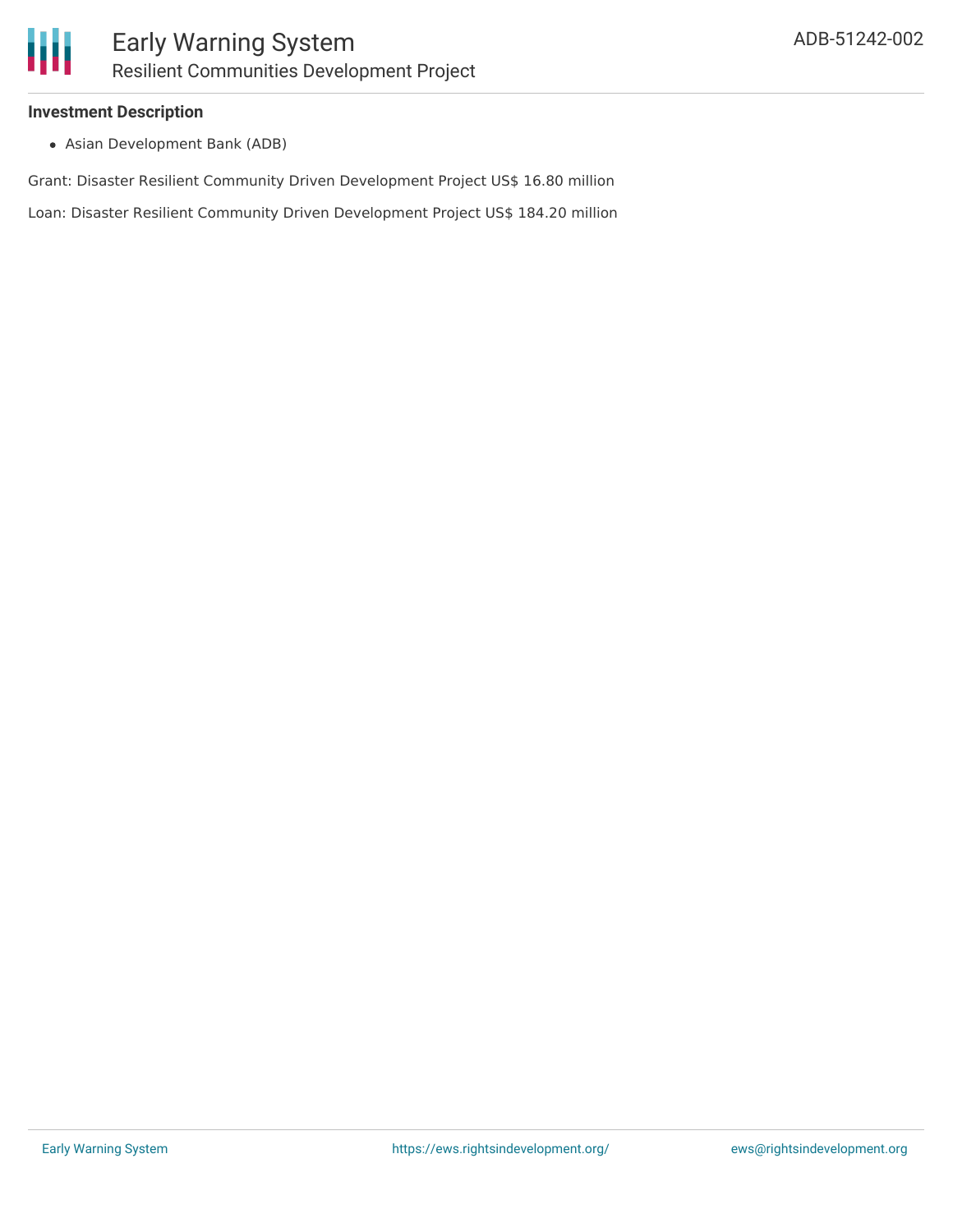#### **Contact Information**

#### **Ministry of Agriculture, Livestock, and Irrigation**

Office Bldg No. 15, Nay Pyi Taw, Myanmar

#### ACCOUNTABILITY MECHANISM OF ADB

The Accountability Mechanism is an independent complaint mechanism and fact-finding body for people who believe they are likely to be, or have been, adversely affected by an Asian Development Bank-financed project. If you submit a complaint to the Accountability Mechanism, they may investigate to assess whether the Asian Development Bank is following its own policies and procedures for preventing harm to people or the environment. You can learn more about the Accountability Mechanism and how to file a complaint at: http://www.adb.org/site/accountability-mechanism/main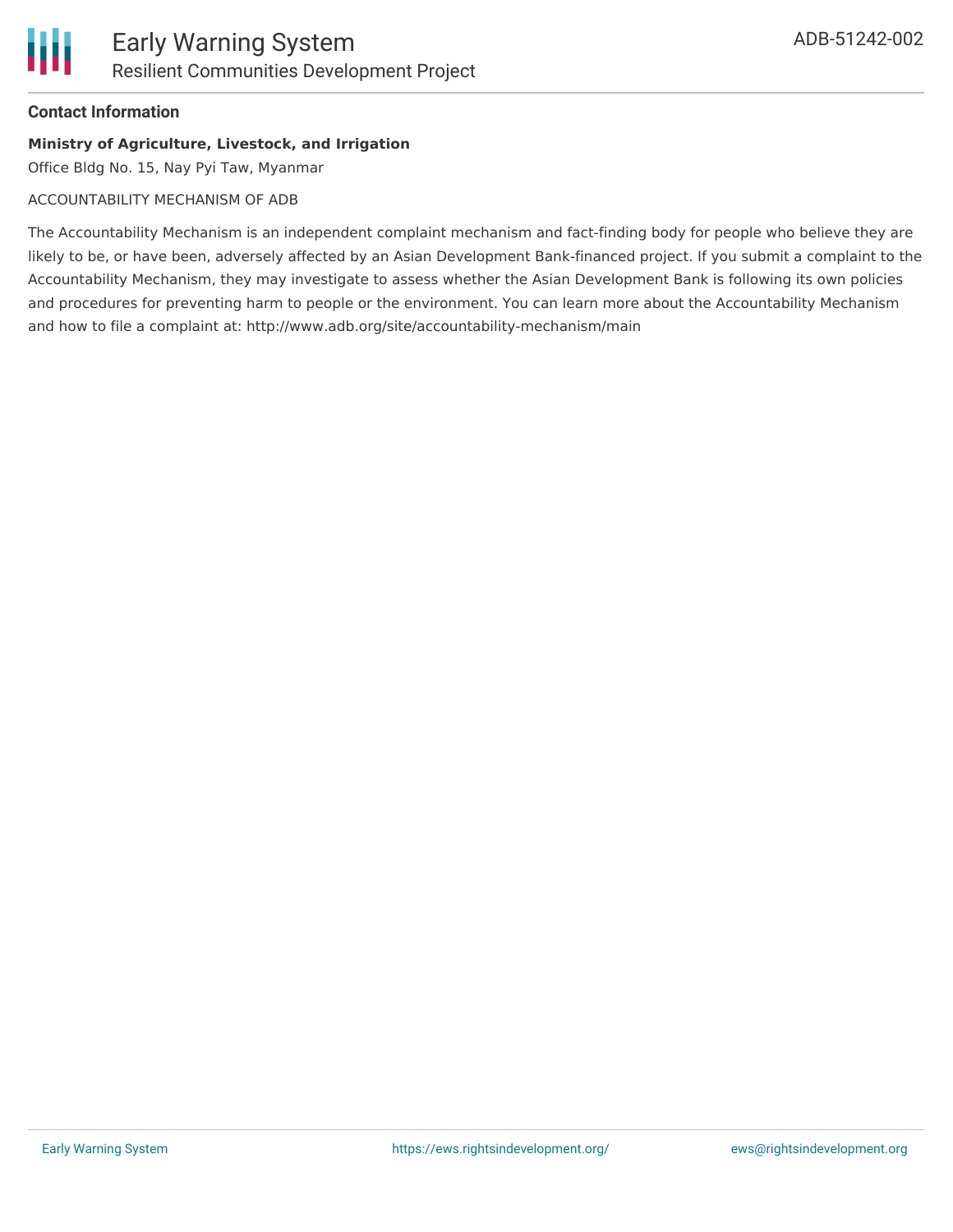

### Early Warning System Resilient Communities Development Project

#### **Bank Documents**

- Preparing the Resilient Communities [Development](https://ewsdata.rightsindevelopment.org/files/documents/02/ADB-51242-002_lJF3Gm8.pdf) Project: Initial Poverty and Social Analysis [\[Original](https://www.adb.org/projects/documents/mya-51242-002-ipsa) Source]
- Preparing the Resilient Communities [Development](https://www.adb.org/projects/documents/mya-51242-001-pptar) Project: Project Preparatory Technical Assistance Re [Original Source]
- Project [Disclosure](https://ewsdata.rightsindevelopment.org/files/documents/02/ADB-51242-002.pdf) PDF [\[Original](https://www.adb.org/printpdf/projects/51242-002/main) Source]
- Resilient Communities [Development](https://ewsdata.rightsindevelopment.org/files/documents/02/ADB-51242-002_DUMIprH.pdf) Project: Project Data Sheet (Myanmar language translation) [\[Original](https://www.adb.org/my/projects/documents/mya-51242-002-pds) Source]